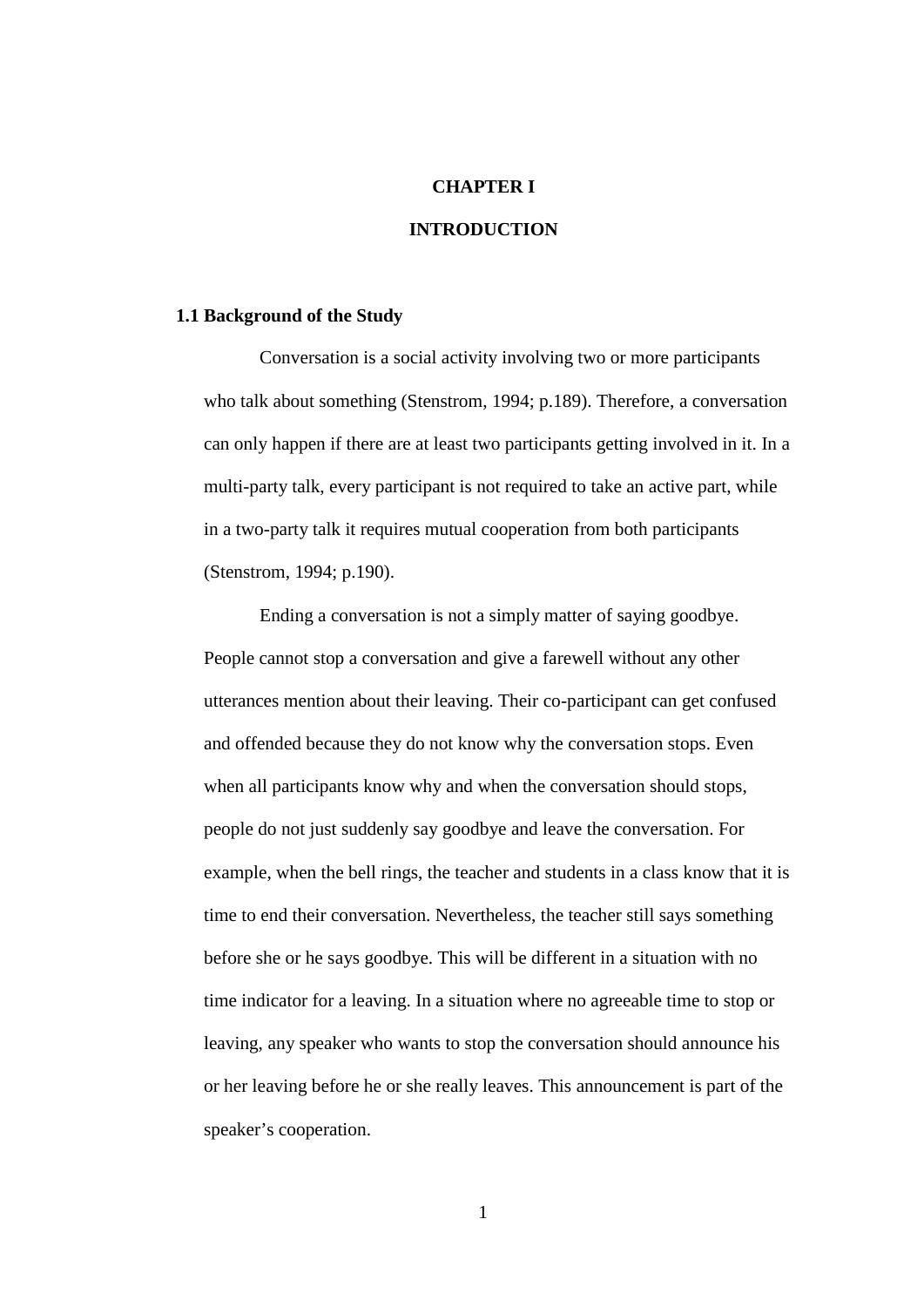Ending a conversation is more complicated act than beginning, this is because the unit 'a single conversation' doesn't simply end, but it brought to a close (Schegloff and Sacks, 1973, mentioned in Ten Have, 2000; p.17)

Since a conversation is a cooperative activity, speakers should not just leave a conversation before negotiating a closing. Most problems occur because speakers do not know when and how to close a conversation or when they should cooperate with the other speaker's negotiation of closing. In this situation, speakers who want to close may send signals that they want to end the conversation, sending a closing signal is one of strategies in closing a conversation. According to Stenstrom (1994), when people want to end a conversation, they will initiate a closing. The options of closing the conversation can be initiated at any moment, even at the very beginning, before it really has been started. Therefore, to recognize the beginning of the ending, it must start from the first closing initiation. However, there are possibilities throughout a closing section, including the moment after a final 'goodbye', for re-opening the conversation (Schegloff and Sacks, 1973, as mentioned in Ten Have, 2000; p.22). In a conversation, participants must be aware when their addressee use strategies to close the conversation by recognizing the signals they send. Because, when people send these signals, it means that they try to negotiate a closing. Believes that closing signals are important in communication. Without these signals, people will encounter difficulties to end the conversation.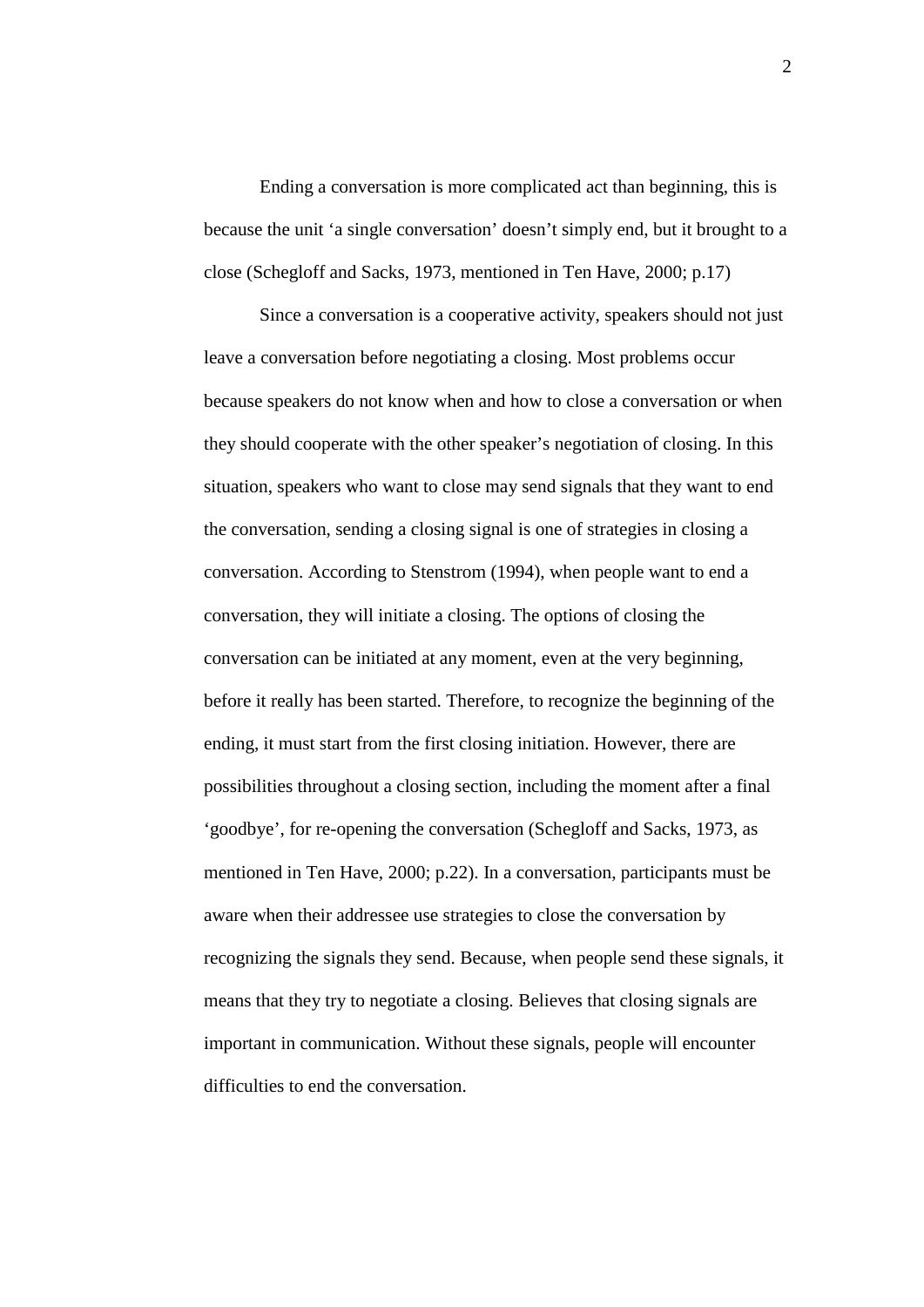In addition, when the other speakers' keep insist on bringing up new topics and the ending processes become very long, this is even more difficult for the other speaker to end the conversation. Not only that the closing signals are needed, but also strategies in using those signals properly to reach the terminating.

The writer, on the other hand, chooses to have a research on an informal setting of face-to-face conversations. It can be said that an informal face- to-face conversation is more unpredictable, and that what makes the writer is interested in choosing informal conversations between speaking III students of English department at Muhammadiyah University of gresik that are not time-limited because the writer set a situation in an open role play that allow for openings up several times. In studying conversation, the more natural the conversation means the more accurate the data is. However, getting an appropriate conversation data about closing a conversation is difficult without setting a particular situation to let the participants use their strategies in ending their conversations. Nevertheless, setting a situation can create unnatural data. This is one reason why the writer chooses open role-play technique where the role-play is only given to one party and the other can speak naturally. Since what being observed does the participant who does not play a role do the closing, this technique does not have a great influence to the naturallity of the conversation data.

This research focused on the closing part of face-to face conversation only, but still the writer believed that the opening and the message parts

3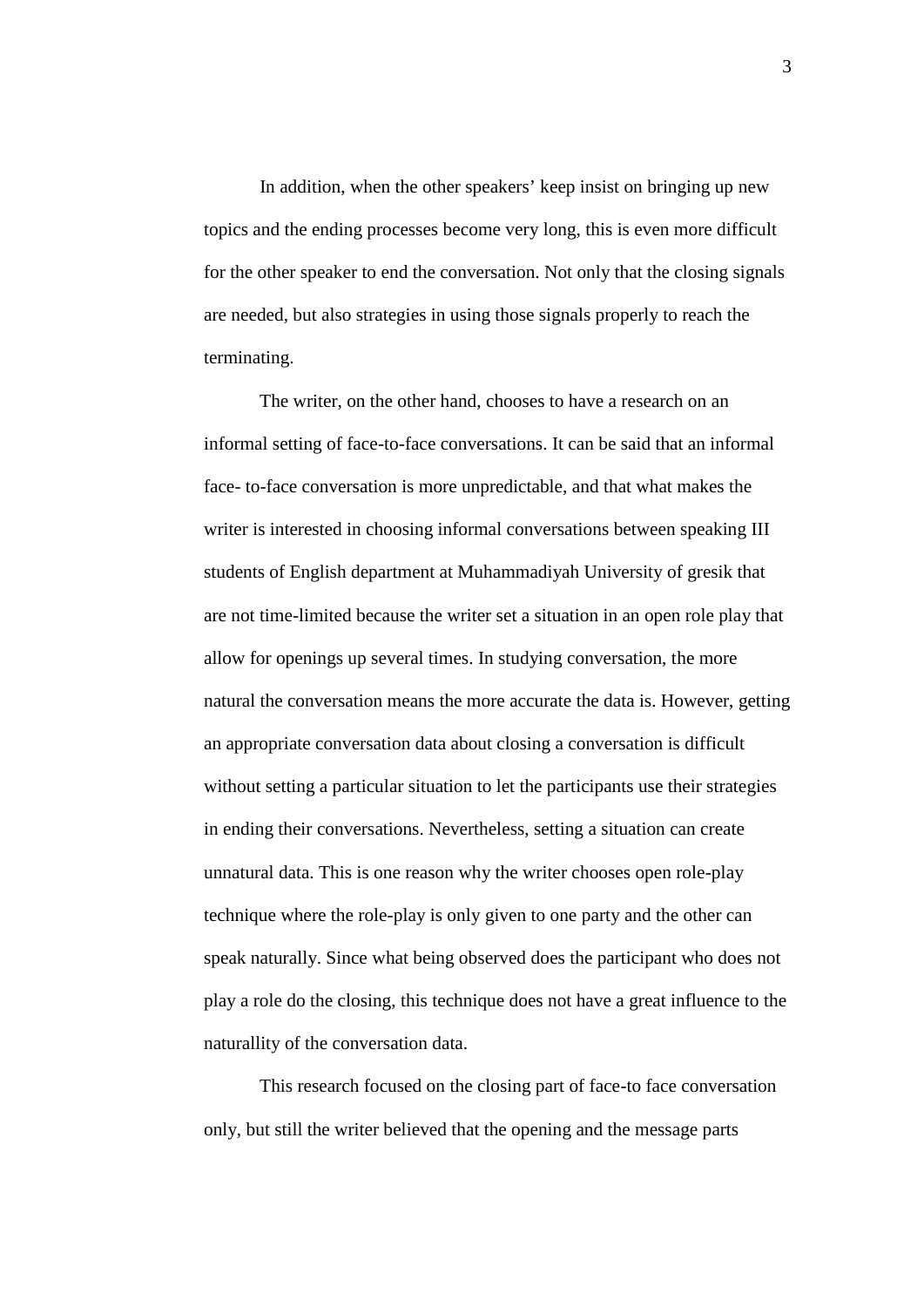contribute processes in the closing section. Moreover, the writer found out that in certain situations, a conversation demands an appropriate speech. For example in closing a conversation, this can be easier if both participants agree to end a conversation. The more difficult the situation, the more appropriate strategies are needed to achieve an ending. This is one of the reasons why the writer sets a situation in collecting the data.

The writer observed ending conversation in Speaking III students of English Department at Muhammadiyah University of Gresik. Speaking III is the subject of English department at Muhammadiyah University of Gresik in the fourth semesters, before getting speaking III subject, they get speaking I and speaking II material but most of the activities in Speaking I and Speaking II are guided conversation.

#### **1.2 Problem statement**

The writer generated a research problem of this study as how to end a conversation according to speaking III Students of English Department at Muhammadiyah University of Gresik.

- 1. What are the strategies used by Speaking III students of English Department at Muhammadiyah University of Gresik to end a conversation in an open Role-play situation?
- 2. Which closing function used mostly by Speaking III Students of English Department at Muhammadiyah University of Gresik in ending a conversation?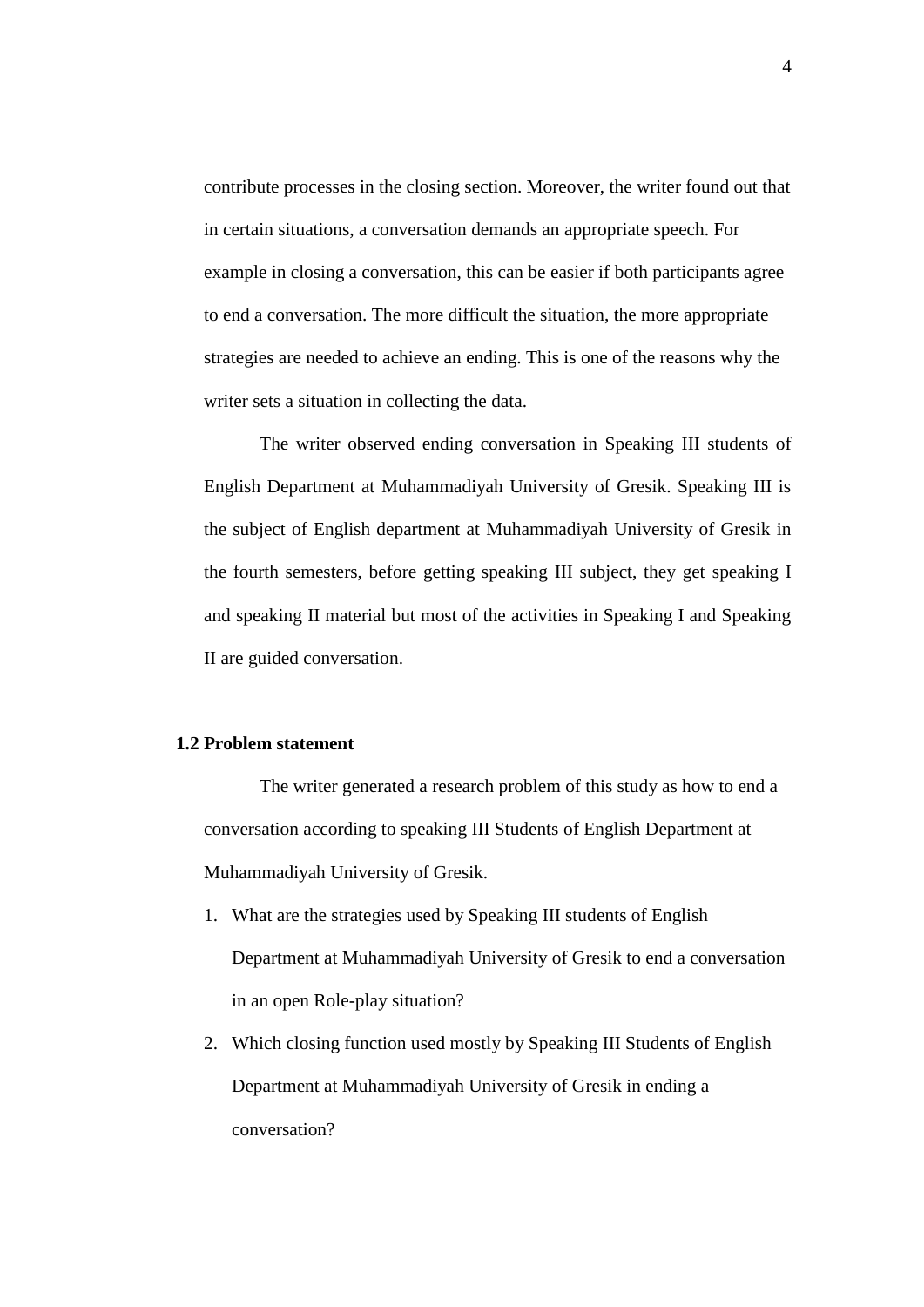#### **1.3 Purpose of the Study**

By doing this research, the writer wanted to find out how speaking III students of English Department at Muhammadiyah University of Gresik ended a conversation, and what strategies they used in negotiating topic closing, pre closing, and terminating a conversation. From the strategies used the writer wanted to see whether there was particular strategy that was commonly used by speaking III students of English Department at Muhammadiyah University of Gresik in ending a conversation. Then, the writer also intended to reveal the signals in strategies that speaking III students of English Department at Muhammadiyah University of Gresik used in ending their conversation.

#### **1.4 Significance of the Study**

This research can give an idea for others in closing their conversation properly. Thus, when they face the same situation, their negotiation of closing will avoid hurting their co- participants' feeling. This research is also important for people to recognize when their addressee sends closing signals. Then, they can cooperatively give appropriate responses. In other words, this research can be useful for maintaining relationship by closing conversation cooperatively. The writer also hopes that the research will contribute something to linguistics fields especially in discourse analysis and Sociolinguistics.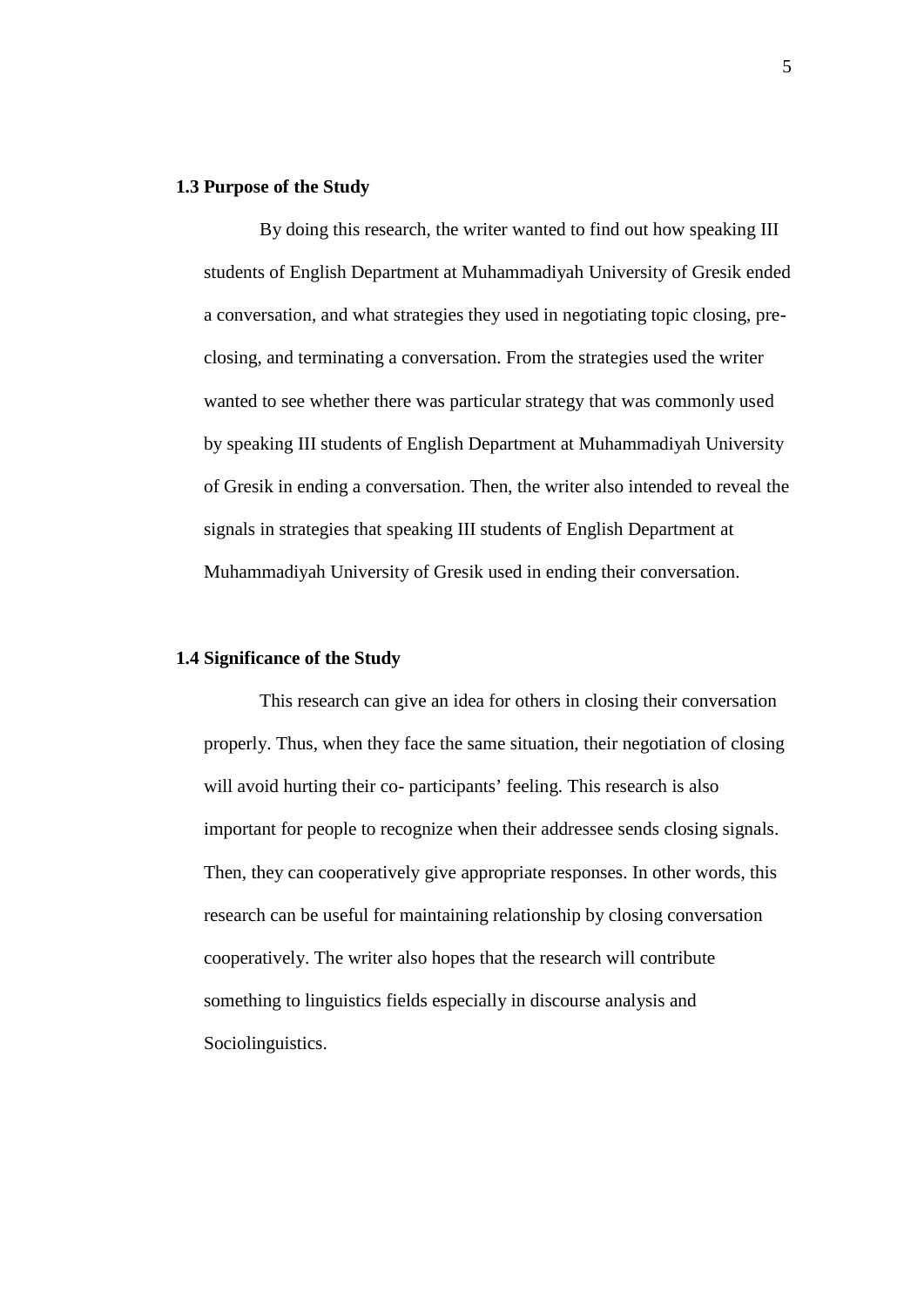## **1.5 Scope and Limitations**

This is a discourse analysis study and concerns on spoken discourse. The spoken discourse in this research is limited on conversation. Thus, the writer used conversation theory of how to close a conversation, terminating, and ending processes. The situation of the conversation to analyze is limited to a conversation in which speaker one wants to close it, but speaker two does not want to close it.

#### **1.6 Definition of key terms**

The definitions of key terms are given in order to avoid misinterpretation in this research.

#### **Strategy**

Strategy is a systematic plan that is intended to achieve a particular purpose (Oxford)

## **Conversation**

Conversation is a social activity involving two or more participants who talk about something (Stenstrom, 1994; p.189)

## **Topic closing**

Topic closing is a closing that happens before introducing a new topic or closing the whole conversation (Stenstrom, 1994; p.152)